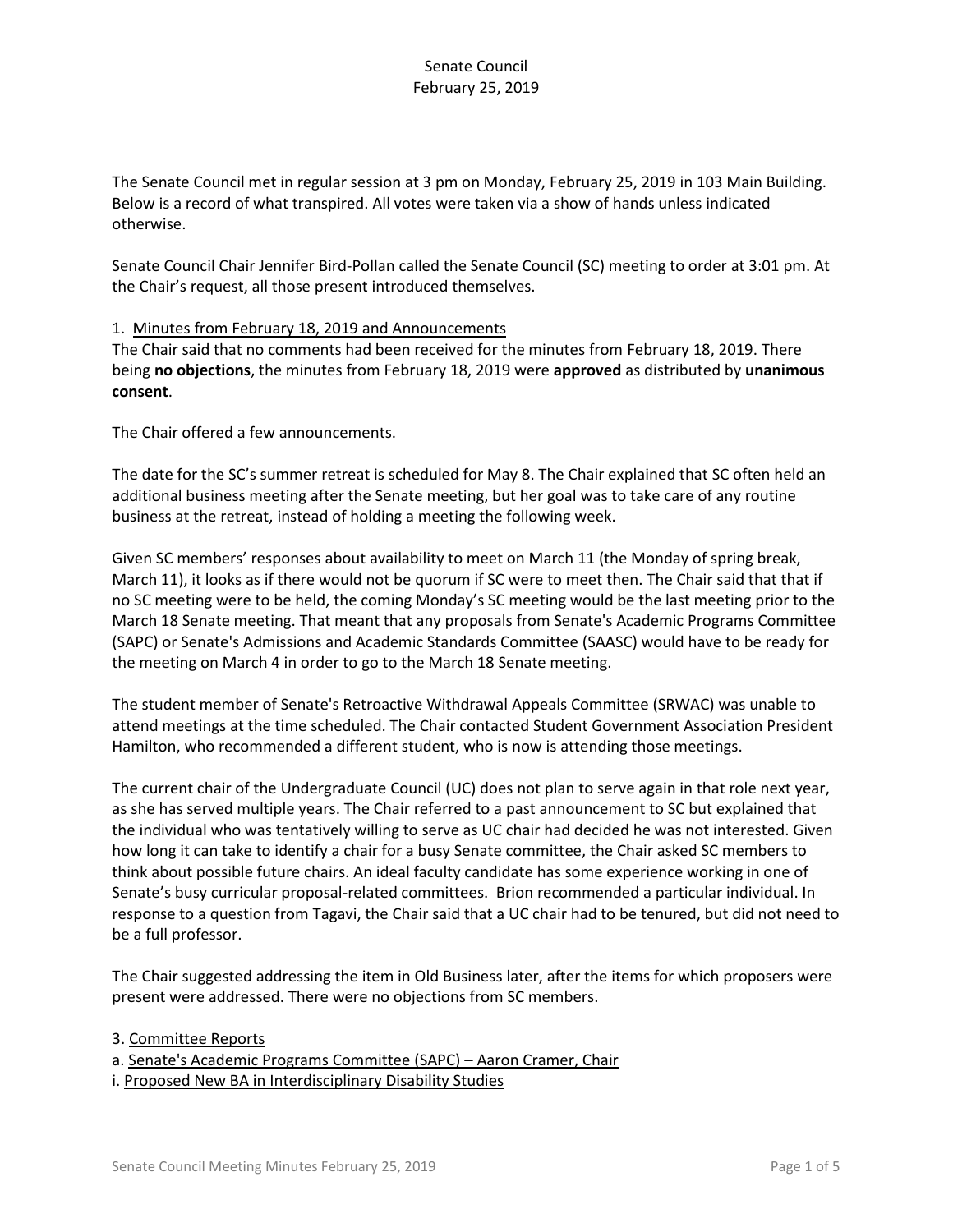Cramer, chair of the Senate's Academic Programs Committee (SAPC), explained the proposal. The Chair called for questions of fact and a variety of SC members had questions. Both Cramer and Guest Kristin Maxwell (ED/Special Education, Early Childhood, Special Education and Rehabilitation Counseling) answered questions.

When there appeared to be no further questions of fact, the Chair suggested debate. The **motion** from the SAPC was a recommendation to approve, for submission to the Board of Trustees, the establishment of a new BA degree in Interdisciplinary Disability Studies, in the Department of Early Childhood, Special Education, and Rehabilitation Counseling within the College of Education. Because the motion came from committee, no **second** was required. Grossman said he supported the proposal overall, but was troubled by the overall 2.5 GPA admissions requirement. He noted that in the past, the SC tended to prefer proposals where specific GPA or letter grade requirements applied only to particular courses that were good predictors of future student success. SC members discussed the admissions language and also offered suggestions for modifying it. Grossman said he did not think the proposal needed to return to the SC, but that it could be revised as discussed and submitted to the SC office. When there were no further comments, a **vote** was taken and the motion **passed** with none opposed.

#### ii. Proposed New BSBA in General Business

Cramer described the proposal. The Chair called for questions of fact and both Cramer and Guest Paul Childs (BE/Finance and Quantitative Methods) responded. The Chair said that the **motion** from the SAPC was a recommendation to approve, for submission to the Board of Trustees, the establishment of a new BSBA degree in General Business, in the Gatton College of Business and Economics. Because the motion came from committee, no **second** was required.

Grossman referred to the anticipated large size of the proposed faculty of record (entire college faculty) and suggested delegating it to a smaller group of faculty for curriculum-related decisions. Childs reiterated that any change to any degree was voted on by the entire faculty. Other SC members opined that different colleges might have different models for faculty approval for curricular changes. The size and structure of the proposed new degree program were the only issues debated.

When there were no further comments, the Chair called for a **vote** and the motion **passed** with none opposed.

# b. Senate's Admissions and Academic Standards Committee (SAASC) – Herman Farrell, Chair i. Proposed Changes to BSN Suspension Policies (*Senate Rules 5.3.2.6.C & D*, "College of Nursing") Guest Herman Farrell (FA/Theatre and Dance), chair of Senate's Admissions and Academic Standards Committee (SAASC), explained the proposal. The Chair called for questions of fact. SC members asked many questions; there was extensive discussion about the repeat option as provided for in *Senate Rules*  (*SRs*) *5.3.2.1* ("Repeat Option") and how the proposal would affect it.

The Chair said that the **motion** from the SAASC was a recommendation to approve the proposal requesting a change to *SR 5.3.2.6.C.,D* with the proposed revision (including a reference to Section C.3 in Section D). Because the motion came from committee, no **second** was needed. The Chair called for debate. Debate was relatively brief, with Tagavi, Grossman and Cross raising the concerns listed below.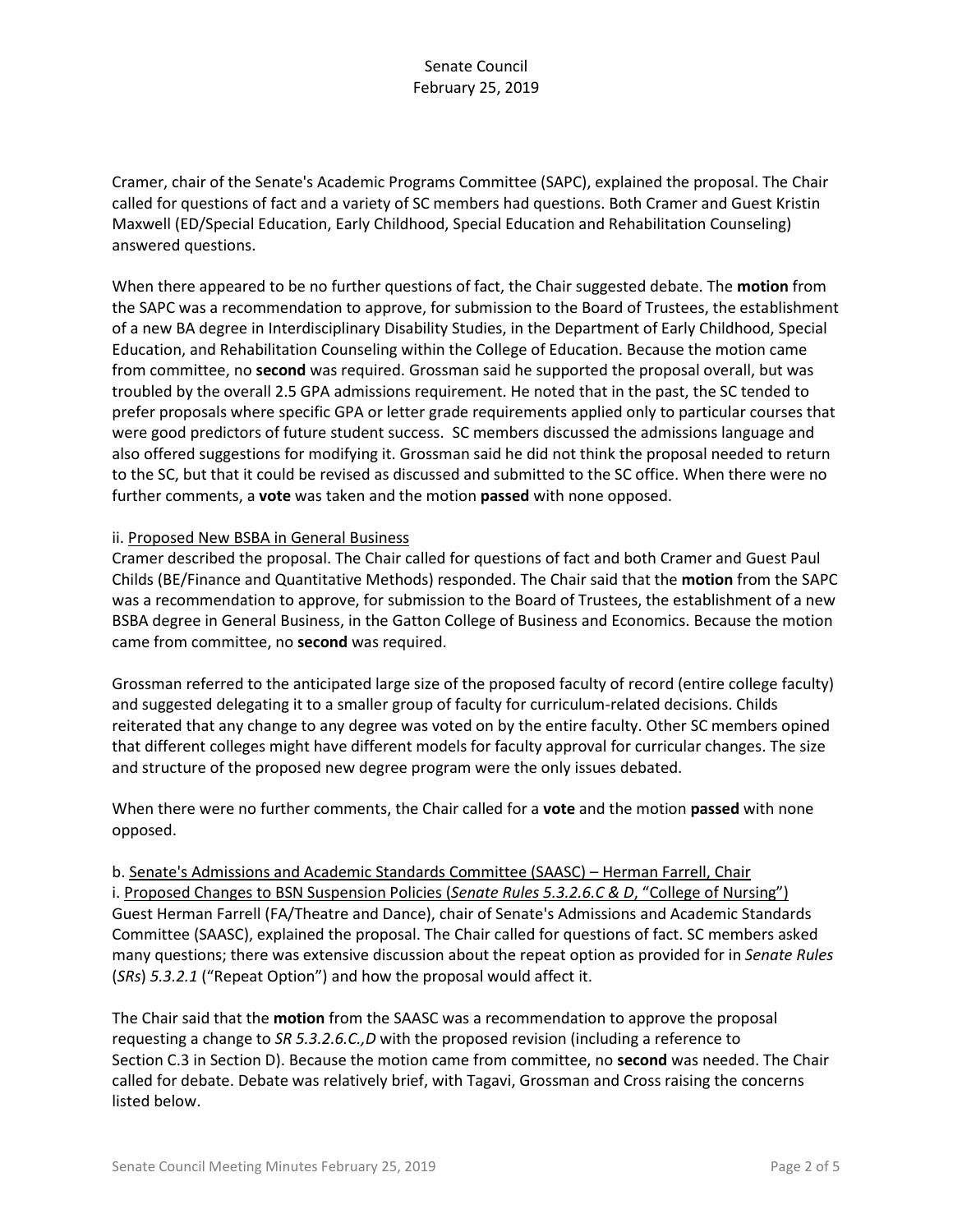- The phrase "fails to earn a grade of C (2.0) on the first attempt of any two courses required...." in *SR 5.3.3.5.C.3* could be understood to really mean 'a grade of C (2.) *or better* on the first attempt....' It would be better, however, to correct that language now instead of letting the unclear language continue.
- The proposed new language ("on the first attempt") to *SR 5.3.3.5.C.3* is unclear; if a student received a 'W,' would that attempt be included? Specific letter grades should be spelled out so it will be clear to students.
- The proposed language for *SR 5.3.3.5.C* ("A student shall be suspended dismissed from….") was overly harsh, particularly if a student experienced a non-academic emergency that affected their grade. Better language would include some discretion for those making these decisions.
- There was no clear rationale for the proposed change to *SR 5.3.3.5*. If the change is due to accreditation requirements, it would be helpful to have that information.
- The proposed change would essentially be an elimination of *SR 5.3.2.1* ("Repeat Option") for students in the BSN program. BSN students who reviewed *SR 5.3.2.1* would have a hard time knowing that the language did not apply to them. Allowing an elimination of this rule for one college would be precedent setting for other programs to request a similar arrangement.

Grossman **moved** to table the proposal until a representative from the College of Nursing could attend to explain the rationale for the change, as well as describe what options were considered. Cross **seconded**. A **vote** was taken and the motion **passed** with none opposed.

## 2. Old Business

# a. Proposed Change to *Senate Rules 4.2.*8 ("Undergraduate Certificates") *[pending receipt of SAASC documentation]*

Farrell explained the proposed changes to the proposal, as requested by SC the previous week. The Chair reminded SC members that part of SC's concerns the prior week also pertained to the approval process for undergraduate certificates and how proposers would indicate if they wanted newly proposed certificates to be open to non-degree seeking students. The Chair suggested that the SC could also discuss a process by which existing undergraduate certificates could be modified via the Senate approval process, if so desired.

SC members briefly discussed a proposed, modified process. The Chair apologized for mentioning the topic before the main motion was discussed; SC members were amenable to discussing the process issue after the larger proposal was voted on.

SC members indicated a desire to move to debate, so the Chair said that the **motion** from the SAASC was a recommendation to approve the proposal as revised. Because the motion came from committee, no **second** was needed.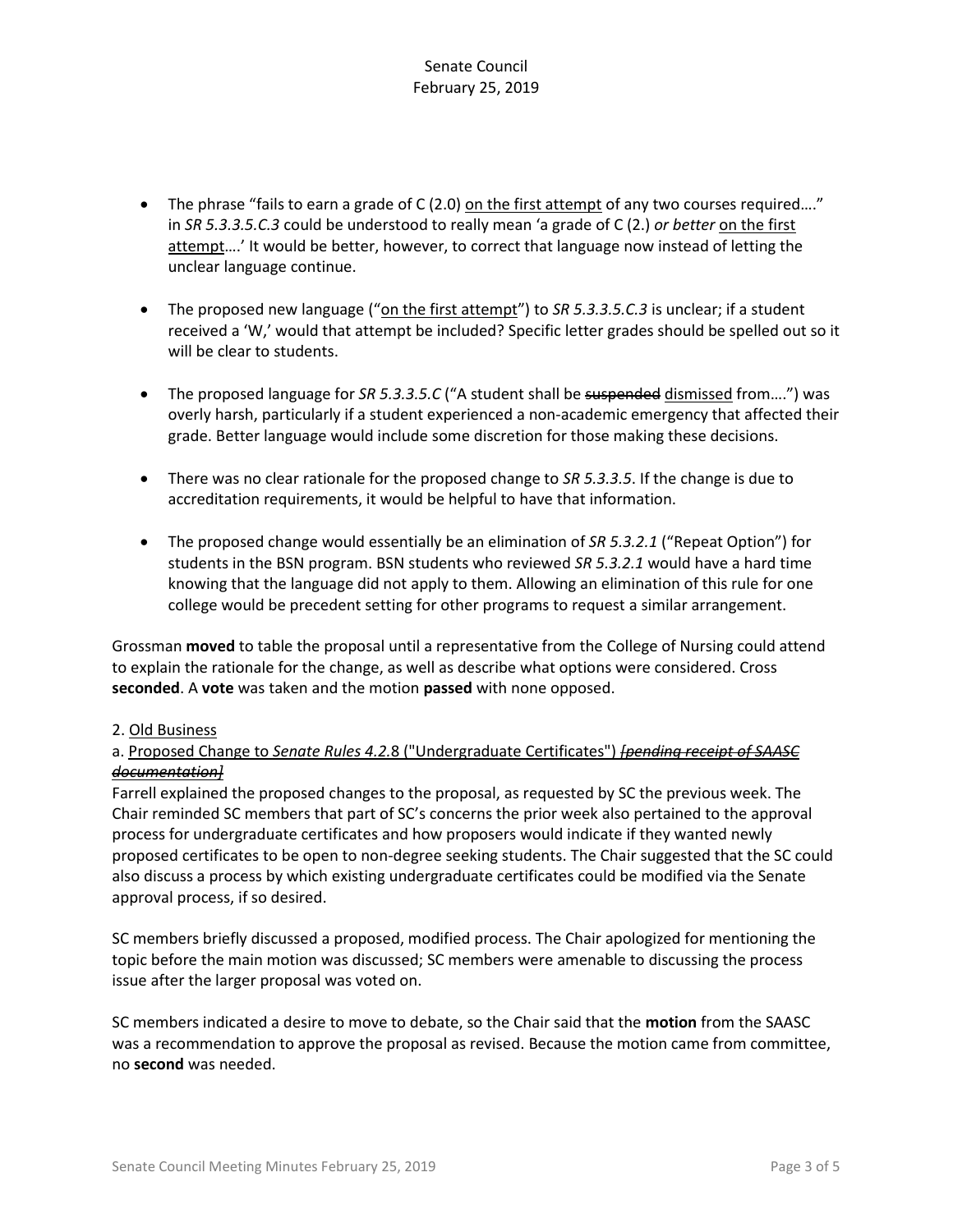Cramer asked about the mechanism by which faculty of record would be able to "control registration of" non-degree seeking students. In response to a question from Grossman, Guest Kim Taylor (registrar) said that the Registrar's office was unable at the current time to enforce a restriction on the number of non-degree seeking students who would be allowed to be enrolled in an undergraduate certificate. There was some confusion regarding if the language referred to course registrations or registrations in the certificate. The Chair noted that the recently approved change to the *SRs* did not include any restriction on when non-degree seeking students would register for classes. Farrell confirmed for the Chair that the language had been added due to the concerns of the Undergraduate Council (UC) that degree-seeking students be prioritized over non-degree-seeking students with regard to course registration. There were other comments about how the control could and could not be managed.

Cross **moved** to remove "and control priority registration for," and Brion **seconded**. There was extensive discussion about how such registration could be controlled, but because there was no obvious, easy way to do so, SC members supported removing the language. In response to a question from Tagavi, Farrell stated that as long as the language clearly indicated that the faculty of record had the ability to continue to privilege degree-seeking students with regard to registration, both he and the SAASC would likely consent to the change. There was no further debate. A **vote** was taken and the motion to remove the phrase **passed** with none opposed.

Osterhage asked about the existing text that implied post-baccalaureate students were a category of non-degree seeking students, implicating the new text of the rule. SC members discussed the issue and Brion **moved** to remove "(non-degree)" from the first paragraph of *SR 4.2.8*. Osterhage **seconded**. A **vote** was taken and the motion **passed** with none opposed and one abstained.

The Chair then called for a **vote** on the motion to approve the proposal, as revised both by SAASC and by SC. The motion **passed** with none opposed.

The Chair suggested SC members discuss the matter of process. Grossman **moved** that existing undergraduate certificates be: offered the opportunity to fill out and submit a special, abbreviated form to allow admission of non-degree seeking students; and that the proposal to change admission standards would be required to comply with college-level and Undergraduate Council review processes, but would skip review by the SAASC and instead be reviewed/approved by a 10-day web transmittal; and that in order to utilize the abbreviated form and accelerated process, such requests must be submitted to the UC by the end of the spring 2020 semester. Tagavi **seconded**. SC members discussed the proposed, revised process, as well as the abbreviated form and how revised undergraduate certificate-related forms would look like. Debate continued. The Chair indicated that units would be proactively contacted by the SC office. Cramer said he would raise the issue with the proposers of the undergraduate certificates currently under review by the SAPC. The Chair said that the abbreviated forms would be sent to SC for review. There was no further debate so a **vote** was taken and the motion **passed** with none opposed.

## 4. Proposed Change to 2019-20 University Calendar

Guest Taylor described the proposed change, saying that the specific request was to add Friday, May 8 as a second date for spring Commencement. Grossman **moved** to approve the change and Tagavi **seconded**. A **vote** was taken and the motion **passed** with none opposed.